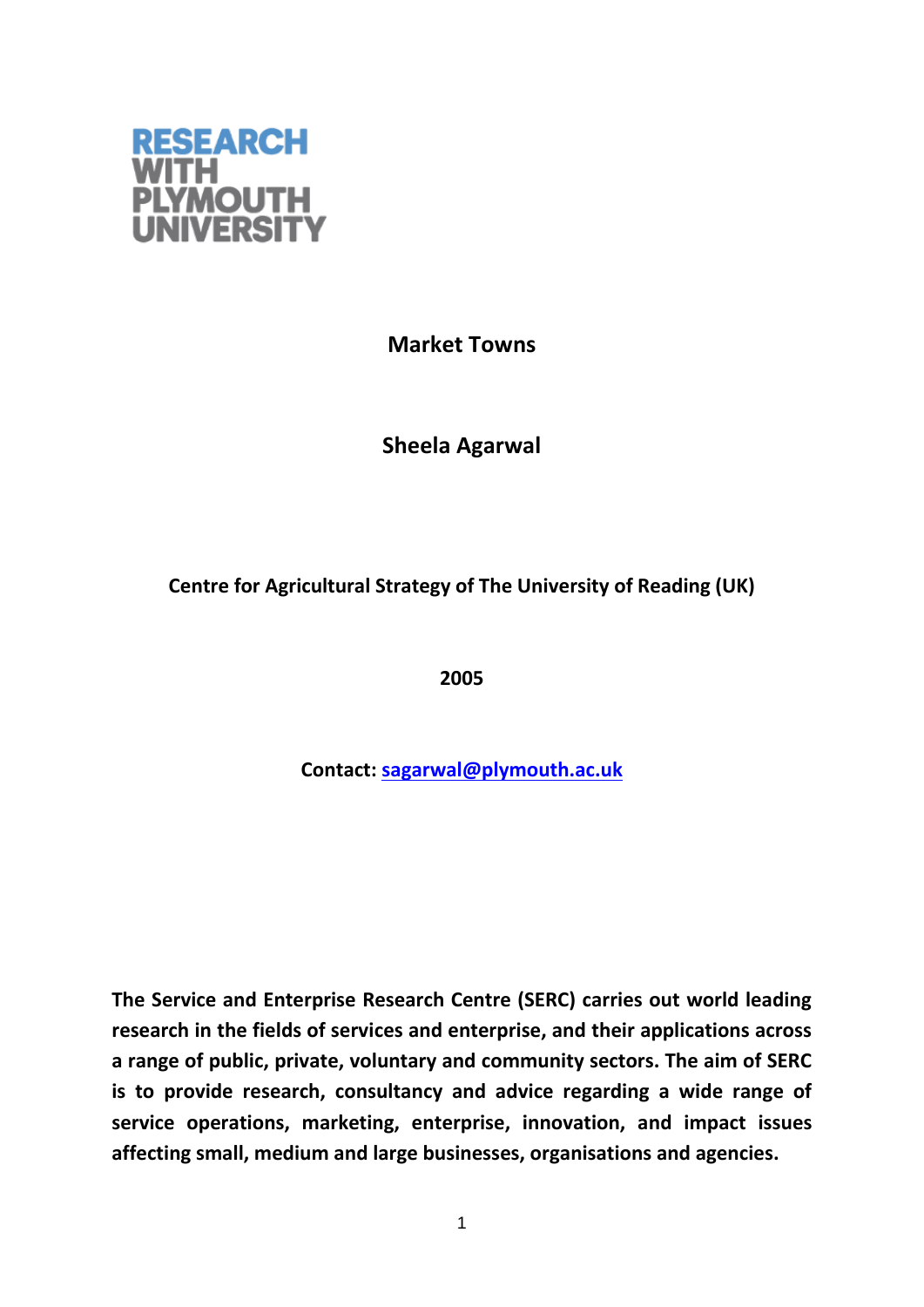## Case study 2: MARKETOWNS

### Context

Rural Europe has to find and promote appropriate forms of economic development to maintain and improve the vitality of rural areas as they adjust to the changing demands of society and the market economy. Small and medium-sized towns could be important to Europe's rural regeneration as they potentially enable the concentration of support initiatives that can take advantage of economies of agglomeration while allowing income and employment benefits to spread out into the surrounding countryside. They may also contain concentrations of human and institutional capacity required for 'bottom-up' initiatives.

### Project aims and objectives

This project focused on the role of small and medium-sized towns in rural development by measuring the economic linkages between such towns and the surrounding countryside. More specifically, it attempted to measure the flows of goods, services and labour between firms and households in a sample of small and medium-sized rural towns and their surrounding countryside in order to establish the extent and nature of local economic integration, and to compare the degree of local economic integration of different types and size of town, firms and households found in the selected areas. It was hoped that by doing so, vital information would be provided to guide policy formation, implementation and evaluation at regional, national and EU levels. In particular, such information would be useful to those seeking to stimulate more diversified economic activities and employment opportunities in rural areas, and to provide an accessible source of spatially referenced micro-economic data to those interested in modelling the future impact of EU.

### Research methods and methodologies

Small and medium-sized towns within three types of rural area (agricultural, tourism and tourism), in five different countries (UK, France, Poland, the Netherlands and Portugal) were chosen to mirror the differing range of circumstances and contexts across rural Europe. Three questionnaires were designed to collect the required information, one for farm businesses, one for non-farm businesses, and one for households. The structure of all three questionnaires was similar. The first set of questions gathered information on the characteristics of the entity in question - the farm, firm or household. A second set of questions sought to identify the location and value of particular types of economic transaction. The final set of questions gathered information on the workforce and their salaries for the firms and farm businesses and on the employment and income levels for the households.

Response rates varied between countries and study areas but target response rates were achieved in most cases. Whilst the questionnaires were intended for self-completion, for logistical reasons, the Polish and Portuguese teams undertook the questionnaires on a face-to-face personal interview basis hence achieving a 100% response. Analysis for nonresponse bias was carried out for the UK, French and Dutch data sets. On the whole, this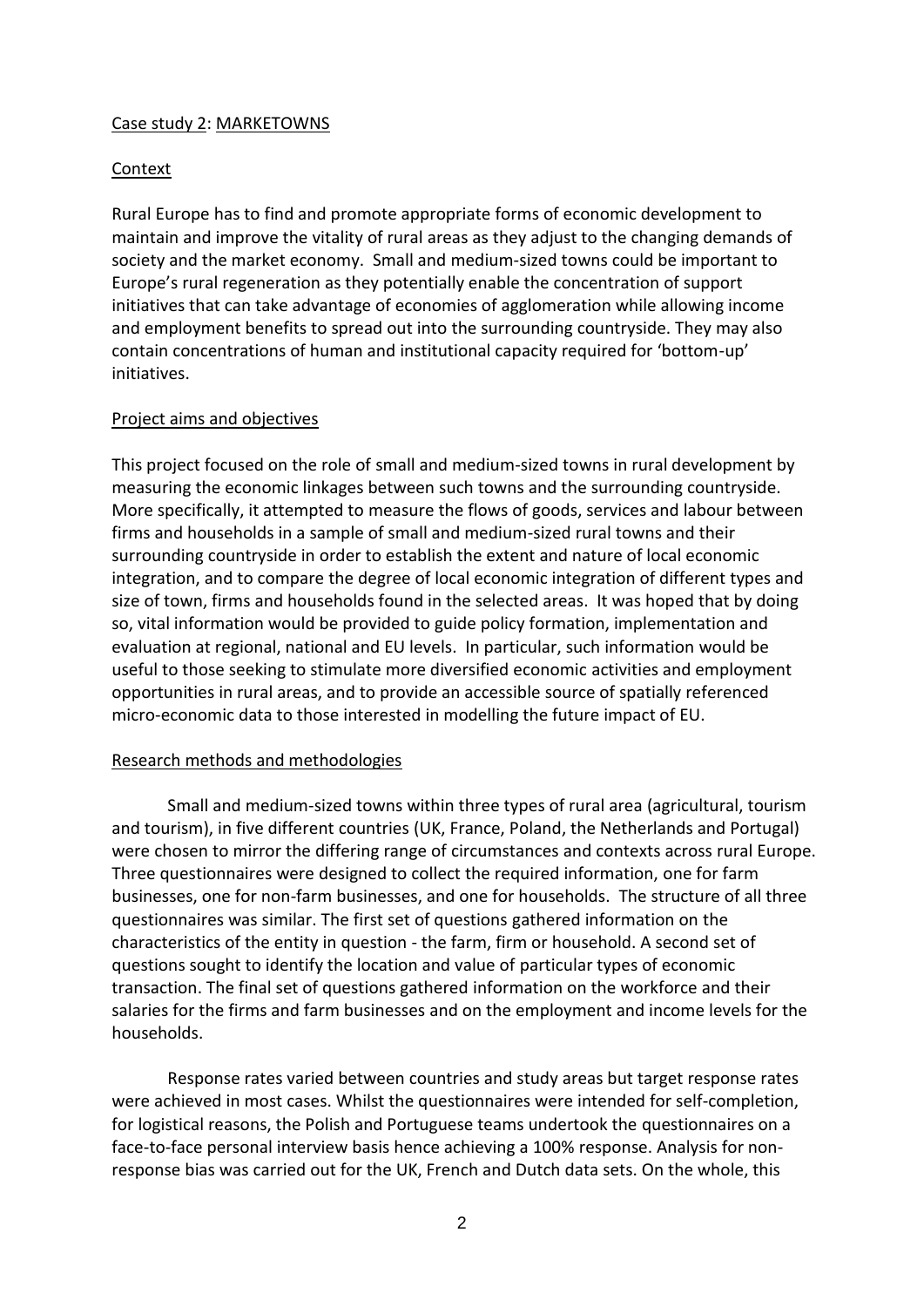proved satisfactory given that secondary data were used to weight data sets for the multivariate analysis. A variety of analysis were designed to measure the flows of goods, services and labour between the case study towns and the surrounding local, regional, national and international economies. This aimed to map the spatial patterns of firm, farm and household transactions, identify the key characteristics of firm, farm and household and town that are associated with strong (or weak) local economic integration and estimate subsequent income and employment effects in the local economy. This was achieved using four main methods:

- (i) construction of economic and employment 'footprints';
- (ii) bivariate analyses of local economic integration;
- (iii) multivariate analysis of local economic integration and spatial economic behaviours; and,
- (iv) construction of local Social Accounting Matrices (SAMs) for each town.

Following completion of the individual country reports, all initial findings, and possible implications, were presented at workshops for practitioners involved in fostering local economic development. These practitioners were mainly drawn from local government, councils, municipalities and other related community organisations.

These workshops had two overarching aims: to allow research teams to identify the differences between the practitioners' pre-conceptions about the local integration of the various types of firm, household and town (their working assumptions) and the survey findings; and to help the research team identify any policy implications that might be of relevance, whether directly or indirectly, for EU policy implementation at 'grassroots' level.

# Results

# (i) Construction of economic footprints

The data collected from the questionnaires provided the research teams with a clear insight into the first round direct transactions taking place within each town and its hinterland and enabled the researchers to make some generalisations about the economic functioning of these towns. First, it could be seen that for local businesses, the purchasing tends to be far less local than the sales. The reverse is true for the agricultural businesses, and may well relate to the establishment of local cooperatives who provide outlets for purchases locally. Second, most consumers spent very locally, particularly on low order goods. High order goods, however, were purchased further afield. Third, a very high percentage of labour employed was locally based emphasising the importance of local labour markets to the small and medium-sized towns and hinterland firms.

# (ii) Bivariate analyses of local economic integration

The results from some bivariate analyses undertaken indicated that the level of local economic integration appeared to be readily influenced by the economic and demographic structure of case study towns, as well as by systematic differences in the behaviour of firms, farms and households by virtue of their geographic location. For example, firm size and sector was found to influence the degree of local sales integration and, in the case of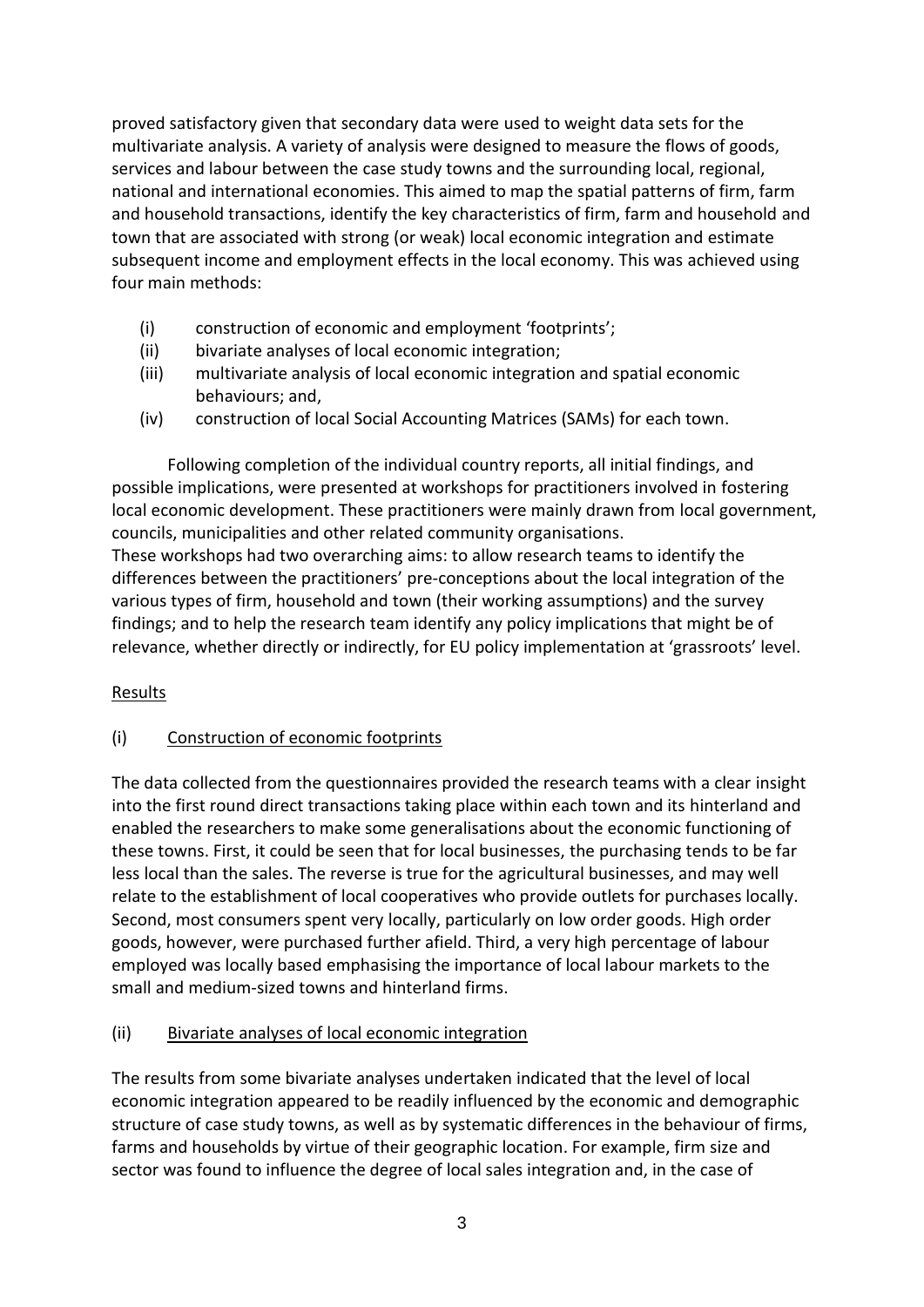household expenditure, the most common factors influencing levels of local integration were social class and income level. The results of these preliminary analyses proved useful in devising variables for the multivariate analysis, where the relative significance of local integration predictors was subsequently examined.

# (iii) Multivariate analyses of local economic integration and economic behaviour

The level of economic integration of the firms was explained first using local context variables (town type and size, town or hinterland location of firm). The second set of variables describes characteristics of the firm and owner/manager (e.g. firm size, age, ownership and indigeneity) and the third set describes firm environment variables (including indices of local competition and market size). Chow tests determined that separate country OLS regressions would give more reliable parameters, so it is the results of these that are summarised here. The results show that downstream integration is more influenced by location in the study area than by town type although, in Portugal and Poland, mediumsized agricultural towns tend to have more self-contained markets. Firms in the town, as opposed to the hinterland, show greater levels of local integration. Sector, firm, age, workforce size and indigeneity are also all significant predictors of the strength of downstream integration. Manufacturing and producer services have a relatively strong export base in all countries apart from Poland and the UK, where consumer services show a relatively strong degree of integration in the local economy. Older, and smaller, firms also exhibit stronger local downstream linkages, as do firms run by an owner/manager who has lived locally for at least ten years. The technological characteristics of the firm show that traditional firms (with lower labour productivity) are more likely to be locally integrated.

Local upstream integration is stronger in, and around, larger towns of high agricultural employment in Poland, Portugal and the UK. The other, very significant, indicator of strong upstream integration is the indigeneity of the owner/manager. Examining individual sectors, the construction sector seems to source more locally than other sectors. Amongst the farms, size is the most consistent predictor of local integration, where smaller farms (in terms of workforce) tend to serve local agricultural markets. In Portugal and Poland, small farms (in terms of land area) tend to purchase more locally and those less reliant on agricultural income sources tend to sell and purchase more locally. In all countries those residents living in the town are more locally integrated in terms of low order shopping than those living in the hinterland. There is also a strong negative correlation between household income and propensity to purchase low order goods and services locally. Workplace is also highly influential, whereby those commuting outside the area to work spend proportionally less on low order goods and services in the local economy. Local integration in terms of high order expenditure is also associated with lower incomes and lower occupational groups. Indigeneity is also influential, whereby households who have recently moved in to the study area tend to spend proportionally less on high order goods and services in the local economy.

# (iv) Results from the construction of local Social Accounting Matrices

Output, employment and income multipliers were calculated for each of the 30 case- study town SAMs. The majority of multipliers from the Portuguese and Polish towns are much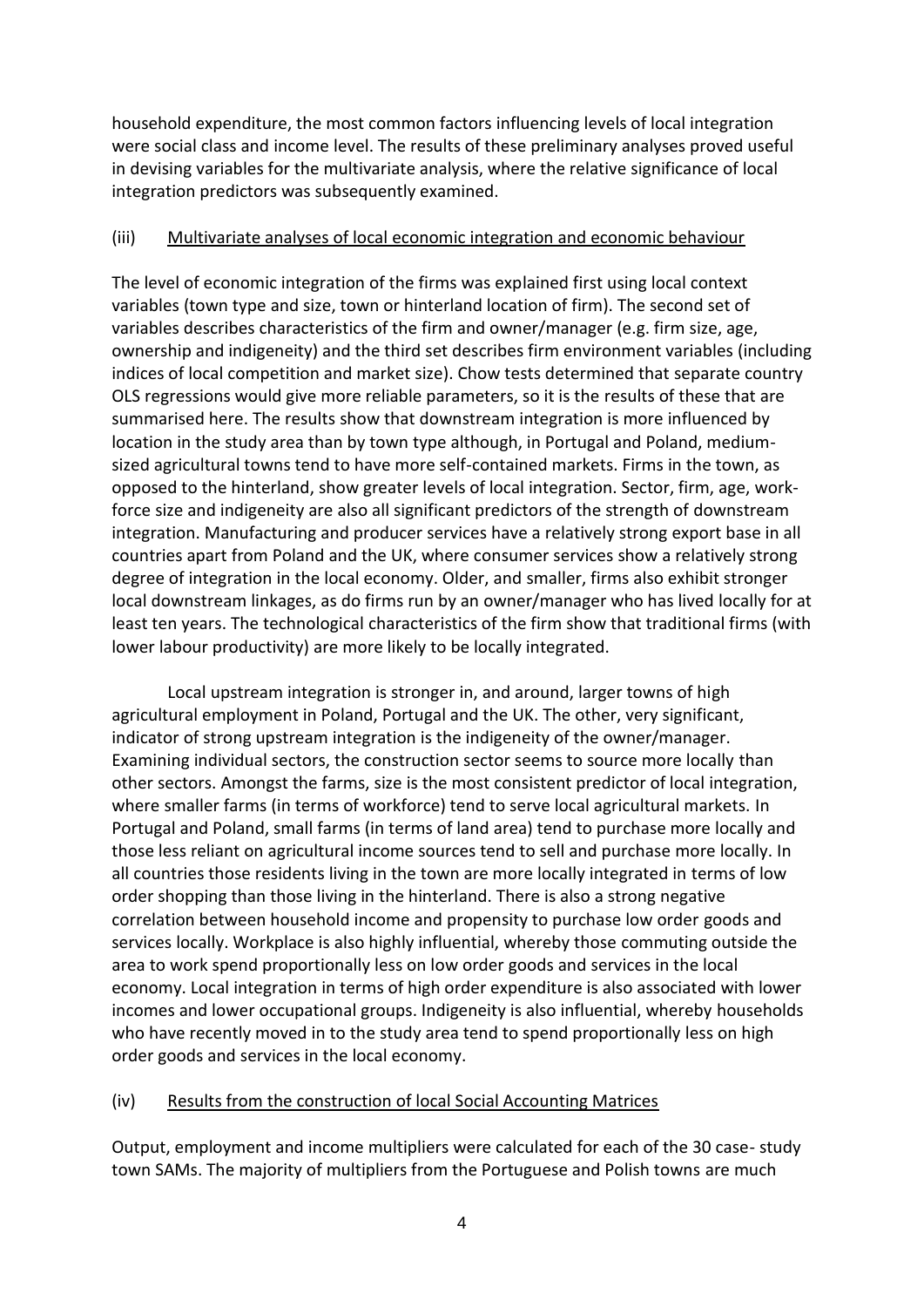larger than those from the other countries. This implies that any injection into those local economies will have a larger local impact than on local economies in the other countries. The output and employment multipliers tend to be larger from the hinterland firms than from the town firms. However, the household income and wage income multipliers are larger in the towns. This means that stimulation to the businesses in the hinterland will have a greater local impact than stimulation to businesses in the towns, yet stimulation to wages and income will have a bigger impact when focused on the town locations.

The key sectors vary a great deal from one country to another. However, services especially banking and financial services, other 'knowledge-intensive' industries (e.g. chemicals and computing), food and drink, and construction appear important sectors for both output and employment. When the impact is decomposed into impact on town location and that on hinterland location, the results show very consistently (although to a greater extent in Portugal, Poland and the Netherlands) that stimulation to a firm in a town has far less impact on the hinterland, than equivalent stimulation to a firm in the hinterland which will impact upon businesses and households in the town to a far greater extent. This shows that even when the multipliers are larger from town businesses this is often from intra-town linkages, rather than town-hinterland linkages. This is an important result when we are considering the use of small and medium-sized towns as a generator for rural development within its local economy.

## **Conclusions**

As a way of drawing out implications from this large research project that might be of benefit and relevance to European rural policy-making, the research team framed their conclusions around eight broad questions deemed relevant to local economic development policy:

- (i) *The service sector was most likely to establish local linkages and to help generate local growth*. Banking and financial services and other 'knowledge-intensive' industries were especially important although, perhaps surprisingly, agriculture generated large output multipliers in the Dutch and Polish towns.
- (ii) *In the UK and France, the sectors that best support local employment were found to be the banking and financial services sector, machinery, metals and computing and the food and drink industries*; the latter were also important for the Netherlands, Portugal and Poland. Transport services were important in France and Portugal.
- (iii) A key research question was *'what is the most appropriate spatial distribution of development in rural areas?'* Output and employment multipliers are usually greatest in the hinterlands. Household income and wage income multipliers are greater in the town locations. However, where development is within the town, relatively little of such development impacts on the hinterlands whereas, conversely, development within the hinterland is likely to have a relatively much greater impact on the town. Thus, in order to maximize potential economic development, a balance needs to be struck between town and hinterland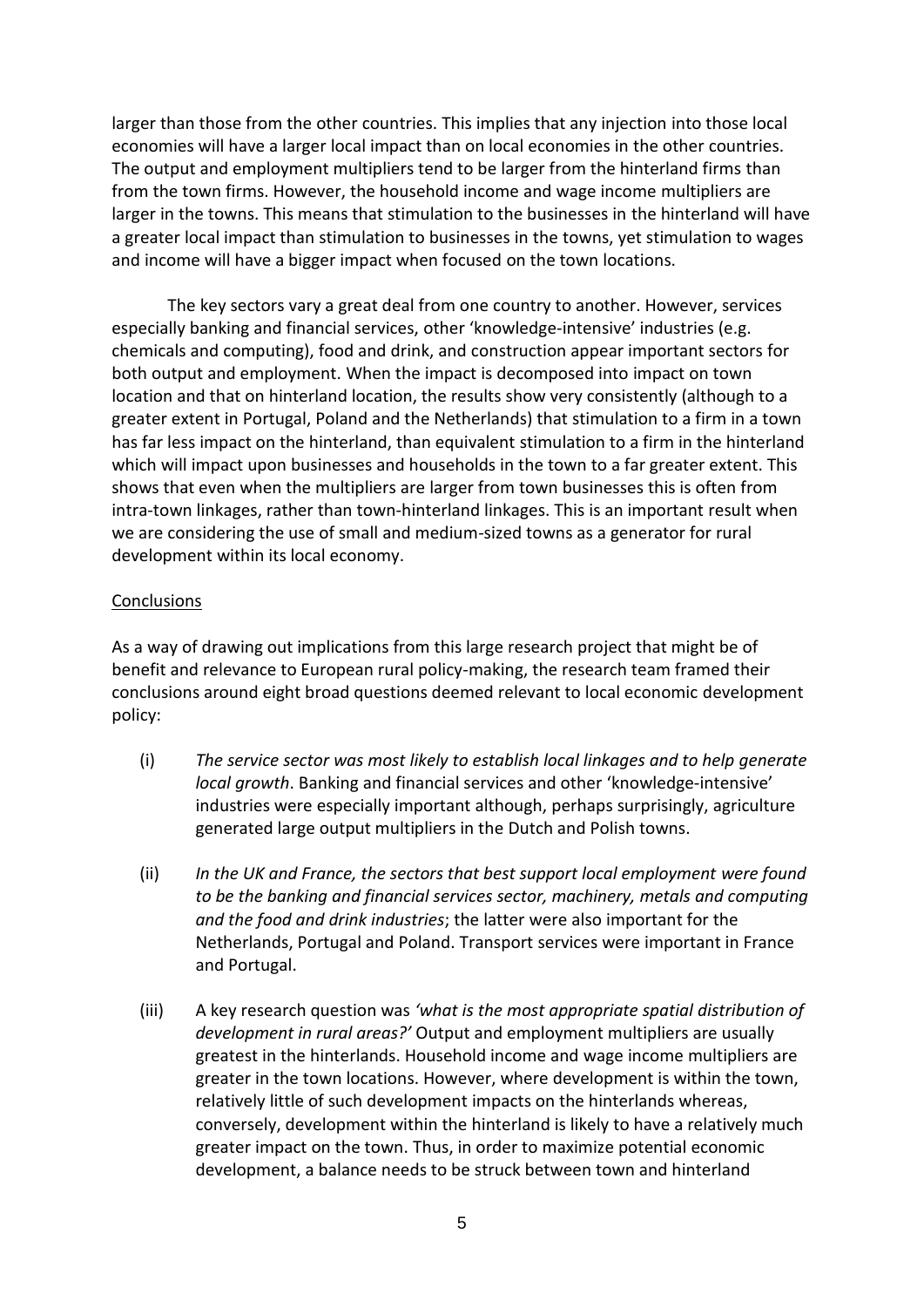development and between providing local services and generating income through exporting goods and services.

- (iv) Whether development agencies *should encourage inward investment into small and medium-sized towns or foster local business start-ups* is a major rural development issue. Although no clear differences emerged from the project as to sourcing patterns, the indigeneity of owners/managers was found to be important in that they tended to source more locally than those who had not lived in the local area all of their lives. This suggests that fostering 'locally grown' business start-ups is likely to be more beneficial to local income generation.
- (v) The project assessed *whether local stakeholders had a good appreciation of the functioning of the rural economies* in their 'own' small and medium sized towns. On the whole, they had a good understanding of the situation and would encourage policies to promote more local working and local facilities being converted from their original use including farm buildings.
- (vi) A further matter assessed was the *relationship between workplace location and household shopping patterns* as a means to identifying the economic impact of commuting. It was found that journey to work was often combined with low order shopping suggesting that, if business and residential development are combined, local income retention will occur and local low order retail services will be supported.
- (vii) Despite the radical nature of the Fischler 2003 reforms, the CAP will still support farmers albeit in a way that is decoupled from production. Thus, it is interesting to ask whether supporting agriculture, will result in society also supporting rural communities. This research shows that in many rural areas, agriculture remains an important sector, with relatively strong links to neighbouring towns. This is especially so in Poland, but applies in all the study countries. We also found that not only do the agricultural sectors have relatively large first round impacts and multipliers, but much of this impact is transferred to the town.
- (viii) The final and perhaps the most important research question the project had to answer was *'are small and medium-sized towns appropriate foci for rural development initiatives and, if so, which types of town and where?'* The results show that, currently stimulation to a small or medium-sized town's economy is unlikely to have a significant impact on its hinterland. However, this research has helped to identify factors which will increase the potential of small and mediumsized towns to generate wealth in their hinterlands. Compared to towns in periurban and tourism areas, towns in areas where employment in agriculture is above the national average are more likely to be an appropriate focus for rural development initiatives, because linkages will generate the greatest local trickledown effects. In addition, larger towns in all areas tend to generate the greatest multiplier effects.

### Policy implications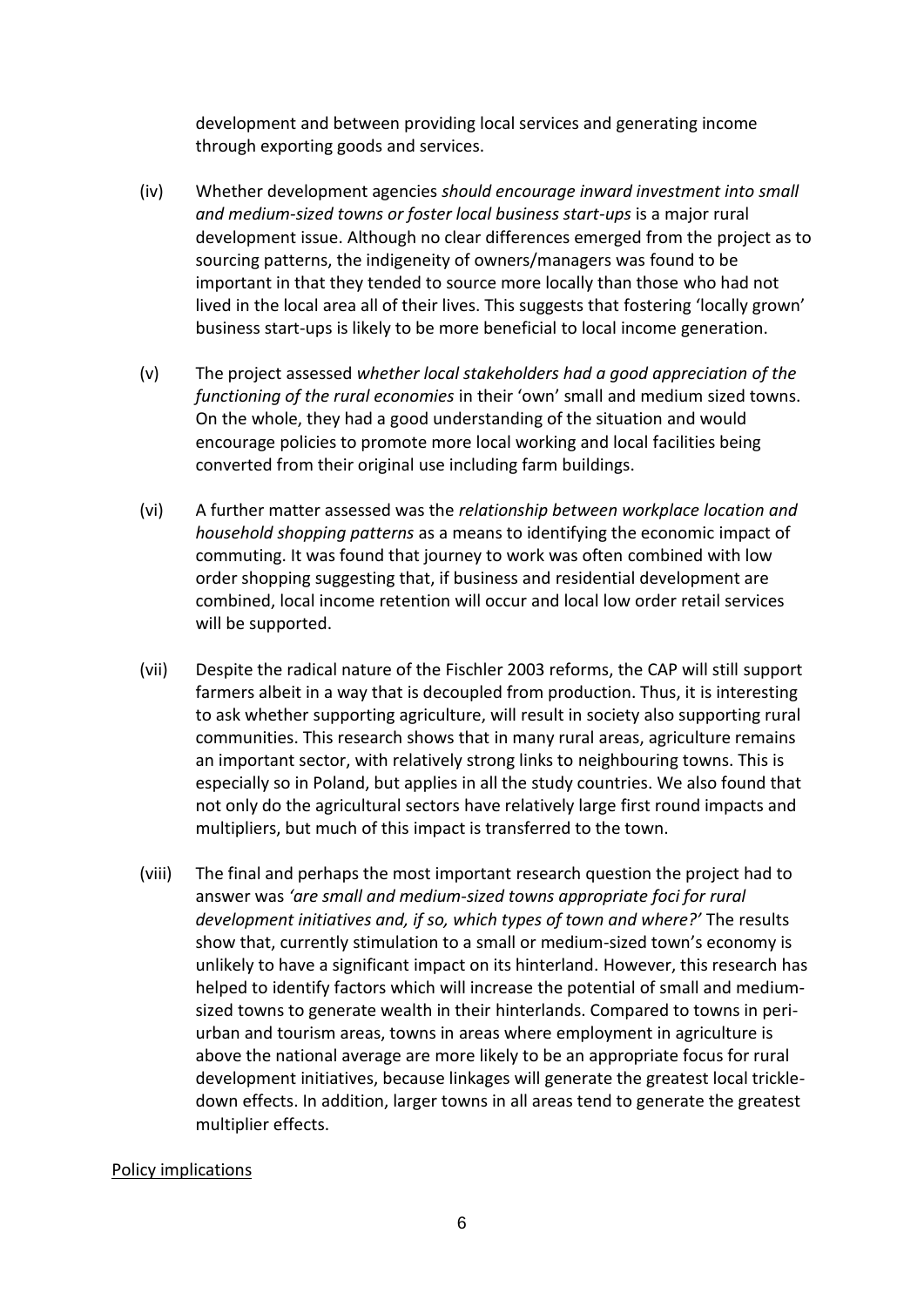Whilst the objectives have been fully met, inevitably in a project of this size and complexity, large amounts of data have been collected, and further analysis could usefully be carried out. For example, the volume of transactions made by households and firms could be analysed in detail to aid understanding of the local economy. The role of retail services in small and medium-sized towns could also be examined to see if there are any differences between retail establishments that source locally and those that are national/internationally based. It would also be interesting to analyse separately the most important sectors highlighted by the SAM analysis to identify in more detail factors influencing linkage patterns. The potential impact of a variety of changes to the agricultural sector would clearly be worth examining.

In carrying out this project, several new areas of research on small and mediumsized towns will be best served by national and regional policies which:

- (i) focus on larger market towns (a population of 15-20,000), particularly in areas where employment in agriculture is above the national average;
- (ii) foster service industry growth, especially banking and financial services, 'knowledge-intensive' industries, construction and food and drink;
- (iii) promote residential and business development in town locations, whilst facilitating targeted business growth in hinterland locations; and,
- (iv) encourage 'locally-grown' business start-ups.

### Possible future work

Whilst the objectives have been fully met, inevitably in a project of this size and complexity, large amounts of data have been collected, and further analysis could usefully be carried out. For example, the volume of transactions made by households and firms could be analysed in detail to aid understanding of the local economy. The role of retail services in small and medium-sized towns could also be examined to see if there are any differences between retail establishments that source locally and those that are national/internationally based. It would also be interesting to analyse separately the most important sectors highlighted by the SAM analysis to identify in more detail factors influencing linkage patterns. The potential impact of a variety of changes to the agricultural sector would clearly be worth examining.

In carrying out this project, several new areas of research on small and mediumsized towns in rural areas have been identified by the research team. These include:

(i) A further examination of the factors influencing the economic activity of firms, farms and households, e.g. why are older firms more integrated into local economies?